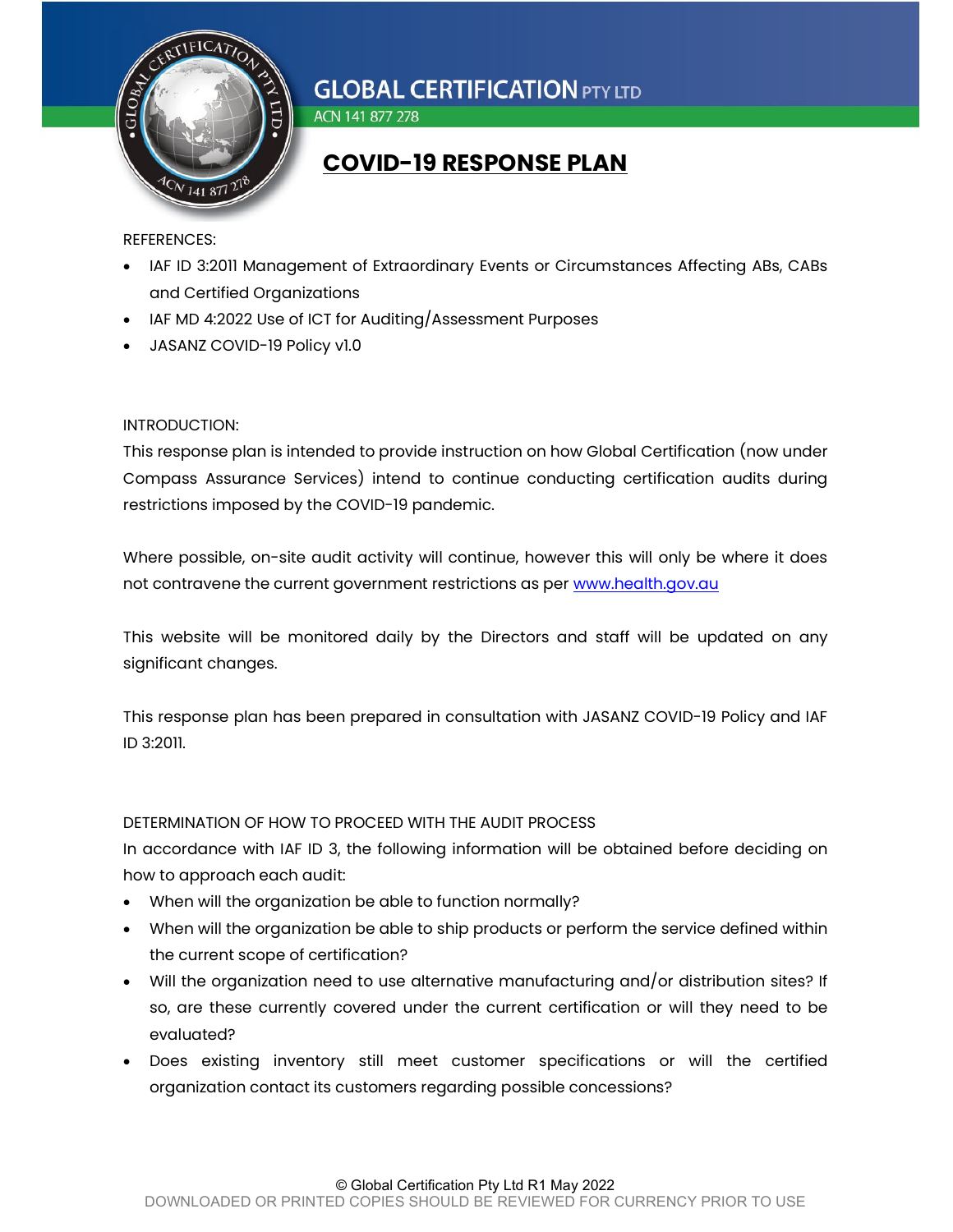

ACN 141 877 278

### COVID-19 RESPONSE PLAN

- If the certified organization is certified to a management system standard that requires a disaster recovery plan or emergency response plan, has the certified organization implemented the plan and was it effective?
- Will some of the processes and/or services performed or products been shipped or subcontracted to other organizations? If so, how will the other organizations' activities be controlled by the certified organization?
- To what extent has operation of the management system been affected?
- Has the Certified organization conducted an impact assessment?
- Identification of alternative sampling sites, as appropriate.

GC will consider this information prior to determining a short-term assessment solution to verify system effectiveness for the organisation.

The short-term assessment solution will include:

- Proactive communication between the affected certified organization and the CAB.
- Steps the CAB will take to assess the affected organization and how the plan to move forward will be communicated.
- Specifying the maximum time an alternative short-term assessment method could be used before suspension or withdrawal of certification
- Criteria for renewing normal oversight, including the method and timing of any reinstatement activities and assessments.
- Possible amendments to organization's oversight plans on a case-by-case basis and in accordance with CAB procedures.
- Ensuring that any deviation from accreditation requirements and CAB procedures is justified and documented, and agreement reached with the AB on plans to address temporary deviations from requirements.
- Re-establishment of surveillance/recertification activities according to CAB oversight plans when access to the affected location is re-established. If contact with the organization cannot be made, the CAB should follow normal

#### HOW WE WILL COMPLY WITH THESE CONSIDERATIONS: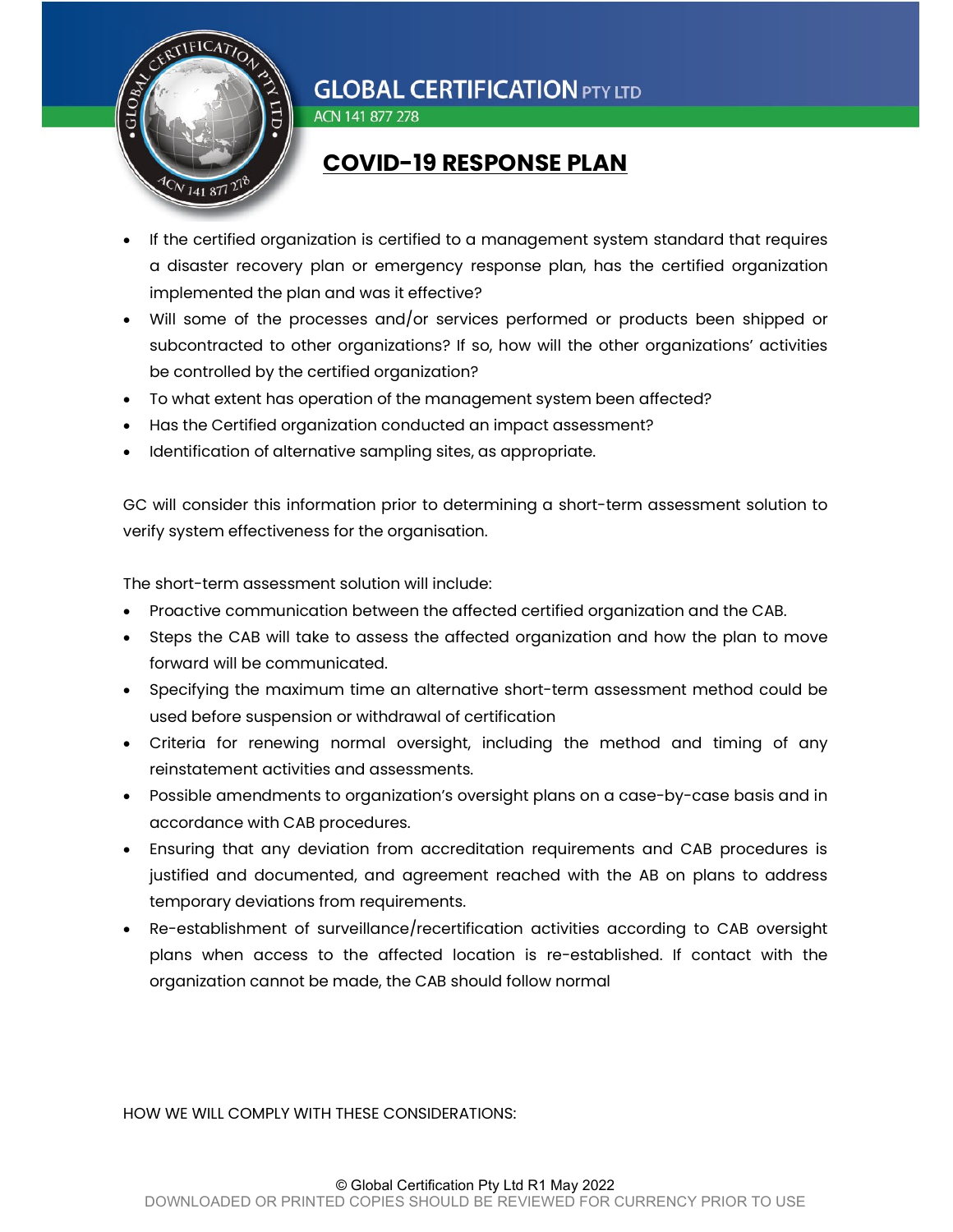

ACN 141 877 278

### COVID-19 RESPONSE PLAN

| Element                                                                                                                                                                                                                                       | Compliance                                                                                                                                                                                                                                                                           |
|-----------------------------------------------------------------------------------------------------------------------------------------------------------------------------------------------------------------------------------------------|--------------------------------------------------------------------------------------------------------------------------------------------------------------------------------------------------------------------------------------------------------------------------------------|
| Proactive communication between the<br>affected certified organization and the CAB.                                                                                                                                                           | This will take place between the certified<br>organisation and the auditor at least one<br>month before the qudit is due                                                                                                                                                             |
| Steps the CAB will take to assess the<br>affected organization and how the plan to<br>move forward will be communicated.                                                                                                                      | Recorded on the audit program/plan                                                                                                                                                                                                                                                   |
| Specifying the maximum time an alternative<br>short-term assessment method could be<br>used before suspension or withdrawal of<br>certification                                                                                               | Recorded on the audit report                                                                                                                                                                                                                                                         |
| Criteria for renewing normal oversight,<br>including the method and timing of any<br>reinstatement activities and assessments.                                                                                                                | Notes to be provided in the job brief,<br>particularly where site visits and operational<br>work was not conducted. This will be<br>recorded in WFM as a note for the next audit.                                                                                                    |
| Possible amendments to organization's<br>oversight plans on a case-by-case basis<br>and in accordance with CAB procedures                                                                                                                     | Three-year plan to be amended on a case-<br>by-case basis. Changes communicated on<br>the job brief, WFM updated to reflect<br>changes, this may be timing to audits,<br>splitting audits or other notes that may be<br>applicable to ensure the next assessment<br>covers any gaps. |
| Ensuring<br>that<br>any<br>deviation<br>from<br>accreditation<br>requirements<br>CAB<br>and<br>procedures is justified and documented,<br>and agreement reached with the AB on<br>plans to address temporary deviations from<br>requirements. | Deviation from accredited requirements are<br>to be recorded in the audit report                                                                                                                                                                                                     |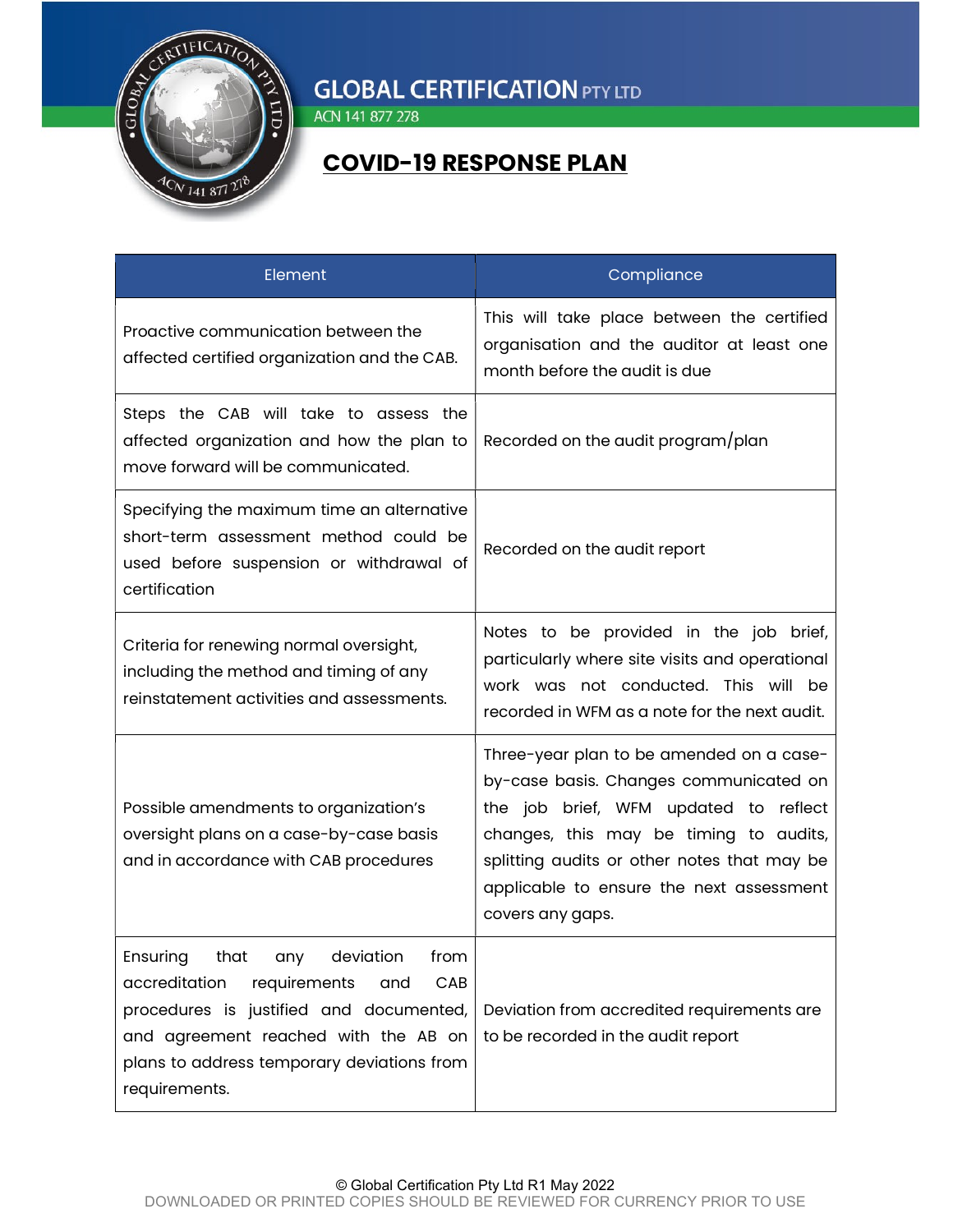

ACN 141 877 278

### COVID-19 RESPONSE PLAN

| Re-establishment of                           |                                               |
|-----------------------------------------------|-----------------------------------------------|
| surveillance/recertification activities       |                                               |
| according to CAB oversight plans when         | This will take place in consultation with the |
| access to the affected location is re-        | organisation and current government           |
| established. If contact with the organization | guidelines                                    |
| cannot be made, the CAB should follow         |                                               |
| normal                                        |                                               |

#### AUDIT PLANS AND REPORTS:

Audit plans and reports are to contain detailed information on how the audit was conducted. Records of who the auditor interviewed during the audit are to be retained in the audit report

A list of all documents reviewed as part of the remote review will also be maintained in the audit report.

### SURVEILLANCE AUDITS

100% of surveillance audits are able to be conducted remotely off site. Auditors are to prepare a detailed audit plan outlining when and how communications with the client will be conducted.

All ICT used in the audit process is to be documented on the audit plan.

The auditor is to provide justification as to how the audit was conducted to ensure integrity of the system. All remote audits will comply with IAF MD 4:2022.

INITIAL AND RECERTFICATON AUDITS: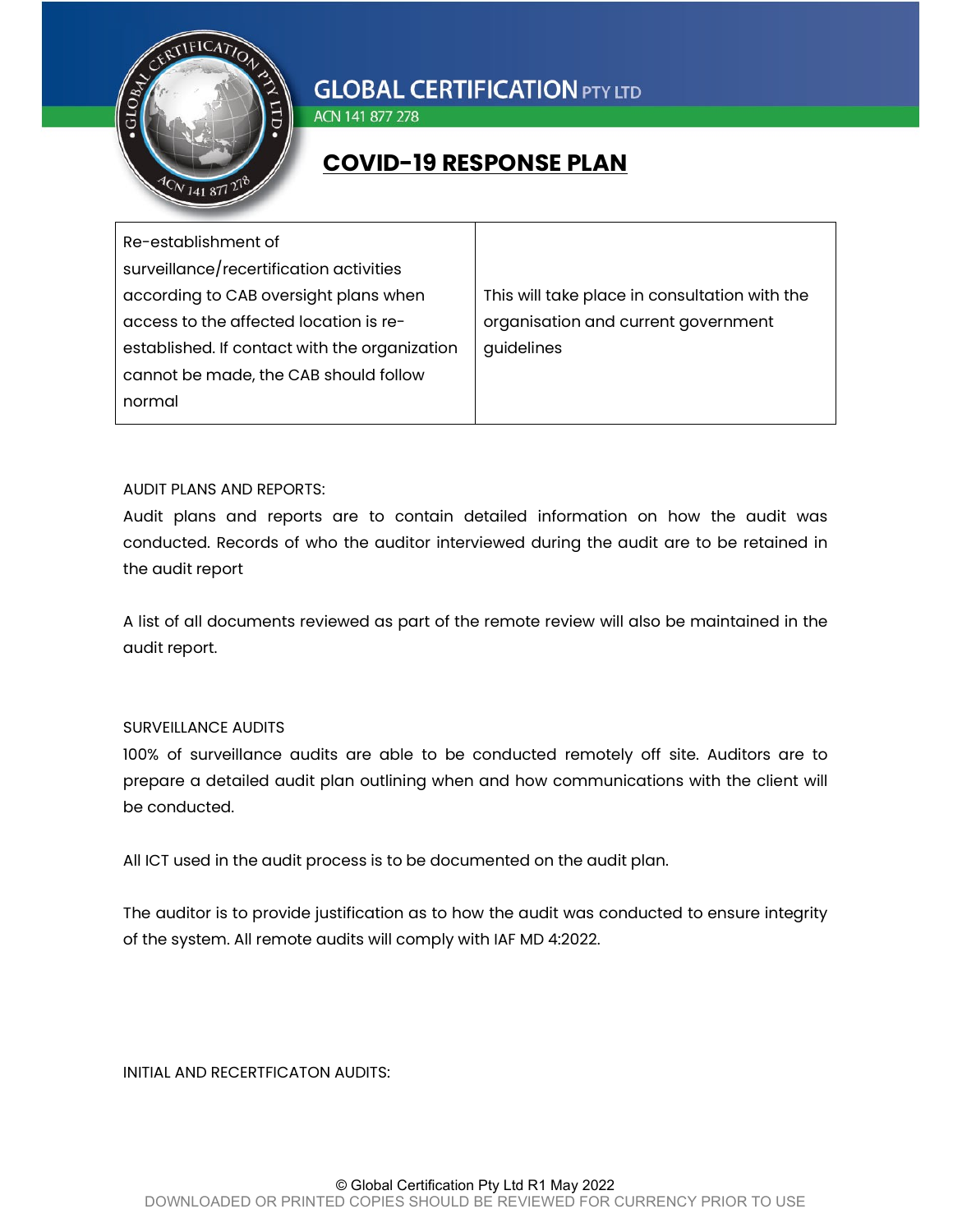

ACN 141 877 278

### COVID-19 RESPONSE PLAN

The preference is to visit the client site, however where this is not possible, clear documented evidence is to be retained through the audit plan and the audit program to ensure there is sufficient justification as to how the integrity of the audit process was maintained.

The auditor is to provide detail on how operational work was reviewed, whether this is through use of technology or review of past client files.

### VERIFICATION OF CORRECTIVE ACTIONS

Auditors are able to use alternate methods to close out nonconformances. This can include but is not limited to:

- Use of ICT (such as video conferencing)
- Document or procedure review
- Remote review of documented evidence provided by the client

If insufficient evidence is provided, GC will escalate the nonconformity.

The usual processes for suspension will still apply.

### AUDITOR VISITS TO CLIENT SITES

All auditors are required to assess risks prior to attending client sites.

GC COVID-19 management protocols are communicated to the client in the audit plan.

Auditors are encouraged to limit time on site where possible and are able to insist an audit is conducted remotely if social distancing is not able to be practiced.

Site visits and auditor travel will be in compliance with local state regulations.

Auditors are only to attend client sites and Compass offices if they have been double vaccinated with a TGA approved vaccine.